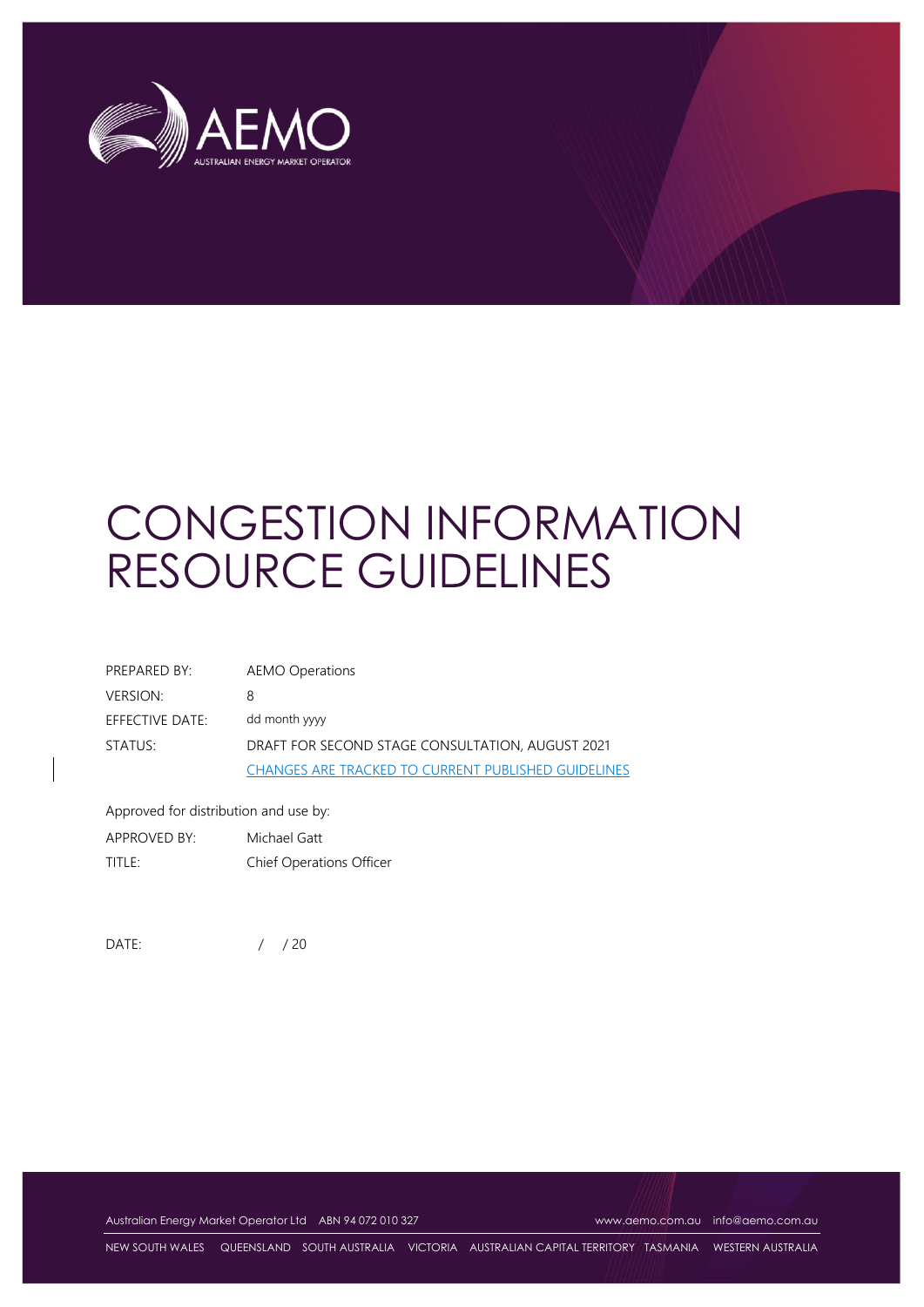

# **CONTENTS**

| 1.   | <b>INTRODUCTION</b>                                                  | 3              |
|------|----------------------------------------------------------------------|----------------|
| 1.1. | Purpose and scope                                                    | 3              |
| 1.2. | Definitions and interpretation                                       | 3              |
| 2.   | <b>CONGESTION INFORMATION RESOURCE</b>                               | 4              |
| 2.1. | Objective                                                            | $\overline{4}$ |
| 2.2. | <b>NER Obligation</b>                                                | $\overline{4}$ |
| 2.3. | Location                                                             | 45             |
| 2.4. | Contents                                                             | 5              |
| 2.5. | Publishing and Updating the Congestion Information Resource          | 6              |
| 2.6. | Confidentiality                                                      | 6              |
|      |                                                                      |                |
| 3.   | INFORMATION TO BE PROVIDED BY TRANSMISSION NETWORK SERVICE PROVIDERS | 67             |
| 3.1. | Scope of the Obligation                                              | 67             |
| 3.2. | Types of Information Required by AEMO                                | $\overline{7}$ |
| 3.3. | Confidentiality                                                      | 98             |
| 3.4. | Updates to Information                                               | 98             |
| 4.   | FURTHER DEVELOPMENT OF THE CONGESTION INFORMATION RESOURCE           | 98             |
|      | ITEMS REQUESTED FOR THE CIR<br>APPENDIX A.                           | 10             |
|      | <b>VERSION RELEASE HISTORY</b>                                       | 13             |

# **TABLES**

| $T - 1 - 1$<br>ranie | $\sim$ $\sim$<br>ıь |  |
|----------------------|---------------------|--|
|                      |                     |  |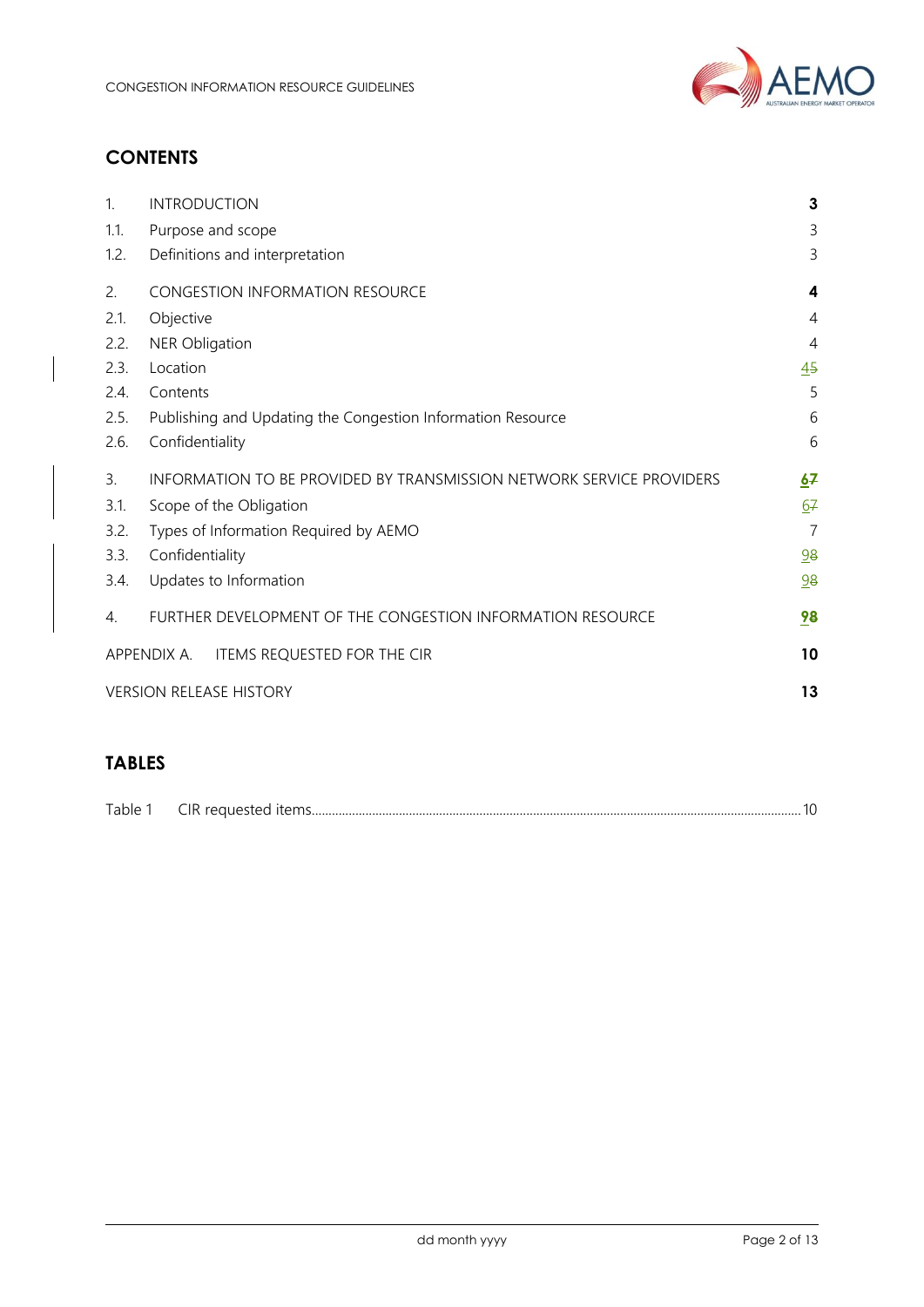

#### **Note: There is a version history at the end of this document.**

## <span id="page-2-0"></span>**1. INTRODUCTION**

## <span id="page-2-1"></span>**1.1. Purpose and scope**

These are the Congestion Information Resource Guidelines (Guidelines) made under clause 3.7A(k) of the National Electricity Rules (NER).

These Guidelines have effect only for the purposes set out in the NER. The NER and the National Electricity Law prevail over these Procedures to the extent of any inconsistency.

In accordance with clause 3.7A(k), the Guidelines describe the:

- (a) Information categories and their source to be contained in the *congestion information resource* (CIR).
- (b) Scope and type of information to be provided by *Transmission Network Service Providers* (TNSPs) in accordance with clause 3.7A(n) & (o) of the NER.
- (c) Processes to be implemented by AEMO to obtain the information from TNSPs in accordance with clause 3.7A(n) & (o) of the NER.
- (d) Determination of the intervals for updating and *publishing* the CIR.
- (e) Processes for providing *Registered Participants* with information under clause 3.7A(g) of the NER.

## <span id="page-2-2"></span>**1.2. Definitions and interpretation**

#### **1.2.1. Glossary**

Terms defined in the National Electricity Law and the NER have the same meanings in these Procedures unless otherwise specified in this clause.

Terms defined in the NER are intended to be identified in these Procedures by italicising them, but failure to italicise a defined term does not affect its meaning.

In addition, the words, phrases and abbreviations in the table below have the meanings set out opposite them when used in these Procedures.

| Term          | <b>Definition</b>                                               |
|---------------|-----------------------------------------------------------------|
| <b>AEMC</b>   | Australian Energy Market Commission                             |
| <b>AEMO</b>   | Australian Energy Market Operator Limited                       |
| CIR.          | congestion information resource                                 |
| <b>EMS</b>    | AEMO's Energy Management Systems                                |
| <b>MMS</b>    | AEMO's Market Management System                                 |
| <b>NEM</b>    | <b>National Electricity Market</b>                              |
| <b>NEMDE</b>  | NEM Dispatch Engine, the market dispatch engine used in the NEM |
| <b>NEMWCF</b> | National Electricity Market Wholesale Consultative Forum        |
| <b>NER</b>    | National Electricity Rules                                      |
| <b>NOS</b>    | Network Outage Scheduler, a software application owned by AEMO. |
| <b>NSCAS</b>  | Network Ssupport and control Agncillary Sservice                |
| PASA          | projected assessment of system adequacy                         |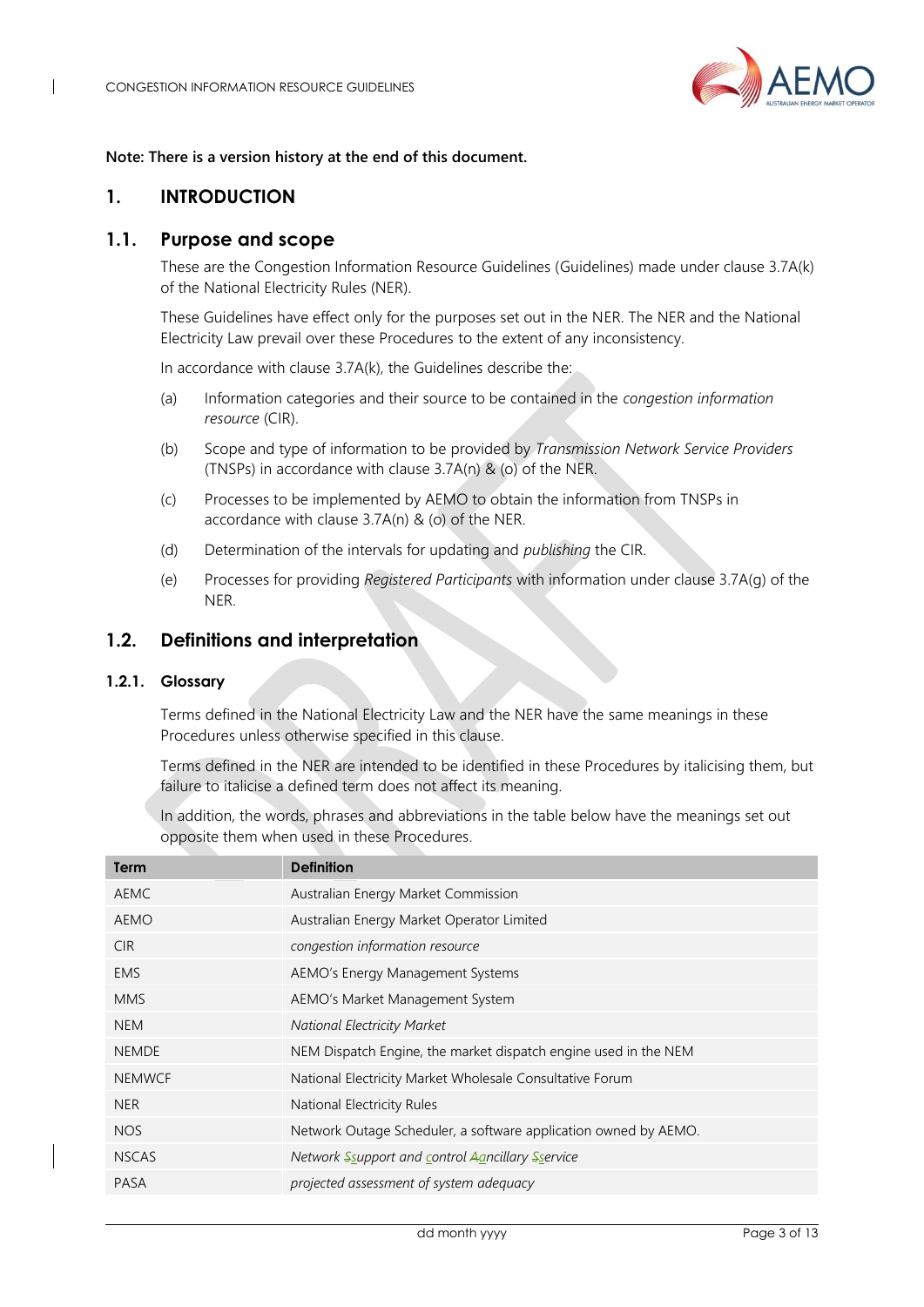

<span id="page-3-2"></span><span id="page-3-1"></span><span id="page-3-0"></span>

| <b>Term</b> |                                             | <b>Definition</b>                                                                                                                                                                                                                                                                                                                                                                                                 |
|-------------|---------------------------------------------|-------------------------------------------------------------------------------------------------------------------------------------------------------------------------------------------------------------------------------------------------------------------------------------------------------------------------------------------------------------------------------------------------------------------|
| <b>TER</b>  |                                             | Transmission Equipment Ratings                                                                                                                                                                                                                                                                                                                                                                                    |
| <b>TNSP</b> |                                             | Transmission Network Service Provider                                                                                                                                                                                                                                                                                                                                                                             |
| 1.2.2.      | Interpretation<br>National Electricity Law. | These Procedures are subject to the principles of interpretation set out in Schedule 2 of the                                                                                                                                                                                                                                                                                                                     |
| 2.          |                                             | <b>CONGESTION INFORMATION RESOURCE</b>                                                                                                                                                                                                                                                                                                                                                                            |
|             |                                             | Following the conclusion of the Australian Energy Market Commission (AEMC) review<br>"Arrangements for Managing Risks Associated with Transmission Network Congestion" in 2009,<br>AEMO is required under the NER to establish and maintain a CIR, which will consolidate and<br>enhance existing sources of information relevant to the understanding and management of<br>transmission network congestion risk. |
| 2.1.        | Objective                                   |                                                                                                                                                                                                                                                                                                                                                                                                                   |
|             |                                             | Clause 3.7A(a) of the NER specifies lists the objective of the CIR:                                                                                                                                                                                                                                                                                                                                               |
|             | $\left(\mathrm{a}\right)$                   | The objective of the congestion information resource is to provide information in a cost<br>effective manner to Registered Participants to enable them to understand patterns of network<br>congestion and make projections of market outcomes in the presence of network congestion (the<br>congestion information resource objective).                                                                          |
| 2.2.        | <b>NER Obligation</b>                       |                                                                                                                                                                                                                                                                                                                                                                                                                   |
|             | (a)                                         | _AEMO is required to <i>publish</i> the CIR in accordance with clause 3.7A(b) of the NER_which<br>provides that the CIR must comprise.                                                                                                                                                                                                                                                                            |
|             |                                             | To implement the congestion information resource objective, AEMO must develop and<br>publish, in accordance with this rule 3.7A, an information resource comprising:                                                                                                                                                                                                                                              |
|             | (1)                                         | information on planned network events that are likely to materially affect network<br>constraints in relation to a transmission system;                                                                                                                                                                                                                                                                           |
|             | (2)                                         | $h$ Historical data on mis-pricing at transmission network nodes in the national<br>electricity market; and                                                                                                                                                                                                                                                                                                       |
|             | (3)                                         | aAny other information that AEMO, in its reasonable opinion, considers relevant to<br>implement the congestion information resource objective,                                                                                                                                                                                                                                                                    |
|             |                                             | which is to be known as the congestion information resource.                                                                                                                                                                                                                                                                                                                                                      |
|             | (b)                                         | CFurther, clause 3.7A(c) provides thata benchmark:                                                                                                                                                                                                                                                                                                                                                                |
|             | $\leftrightarrow$<br>clause 11.30.2.        | The congestion information resource must contain at least the same level of detail $\triangleleft$<br>as is required to be included in the interim congestion information resource published under                                                                                                                                                                                                                |
| 2.3.        | Location                                    |                                                                                                                                                                                                                                                                                                                                                                                                                   |
|             |                                             | The CIR is available on AEMO's website at: https://www.aemo.com.au/energy-<br>systems/electricity/national-electricity-market-nem/system-operations/congestion-information-<br>resourcehttps://www.aemo.com.au/Electricity/National-Electricity-Market-NEM/Security-and-                                                                                                                                          |

<span id="page-3-3"></span>reliability/Congestion-information.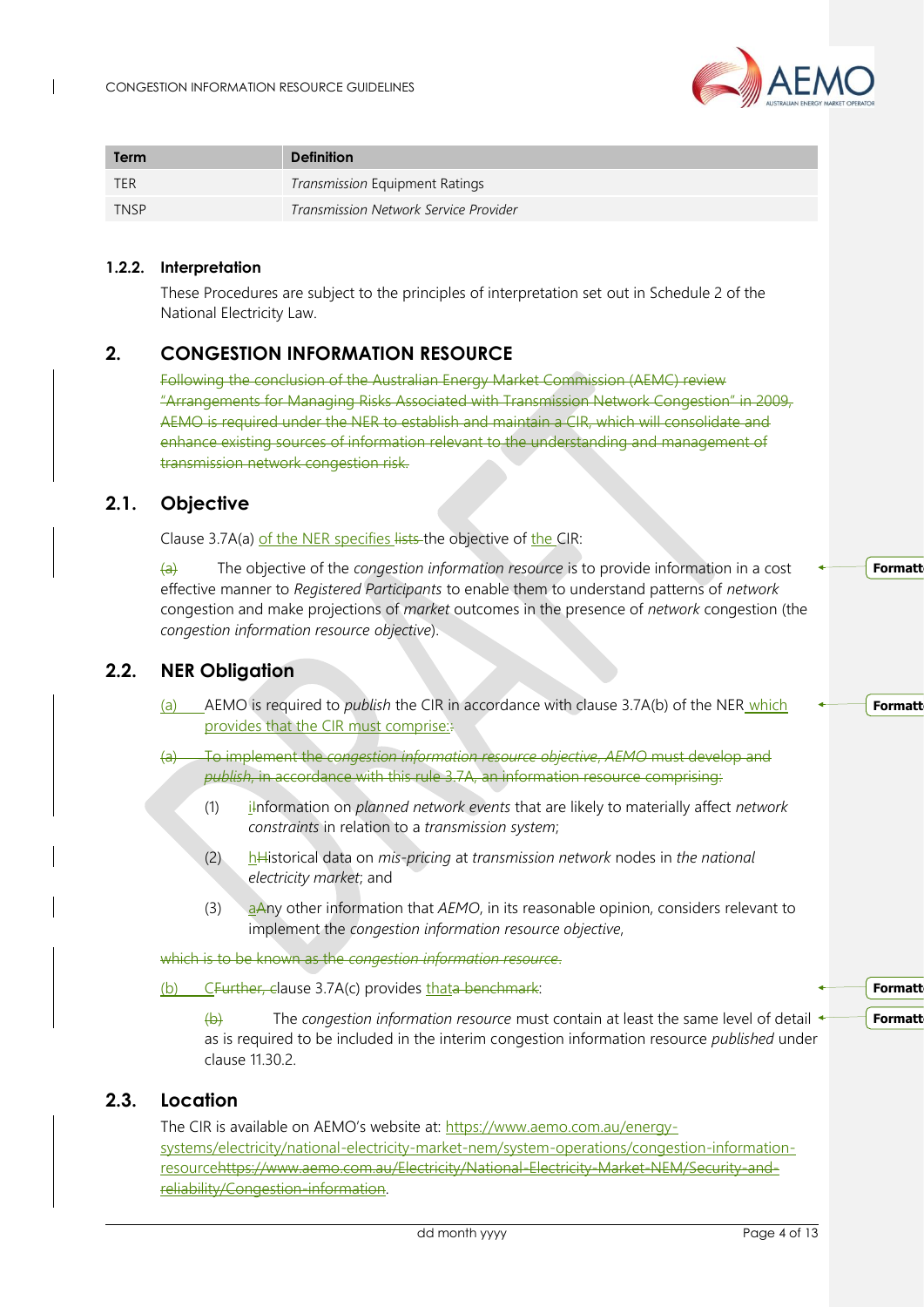

## <span id="page-4-0"></span>**2.4. Contents**

The following sections outline the content provided as part of the CIR along with some related references. AEMO's website provides further information for each item.

#### **2.4.1. Policies and Processes**

A number of process and policy documents describe aspects of *network* constraints and congestion:

- Constraint Naming Guidelines.
- Constraint Formulation Guidelines.
- Constraint Implementation Guidelines.
- Schedule of Constraint Violation Penalty Factors.
- Confidence Levels, Offsets, and Operating Margins Policy Document.
- Over-Constrained Dispatch Rerun Process.
- Constraint Frequently Asked Questions.
- Factors Contributing to Differences between Dispatch and Pre-dispatch Outcomes.
- Limits Advice Guidelines.

#### **2.4.2. Education Material**

Details of AEMO workshops and other educational material to assist with the understanding of the NEM, including *network* congestion.

#### **2.4.3. Network Status and Capability**

A number of publications describe the real-time status of networks and their general capability:

- Transmission Line Diagrams.
- Transmission Equipment Ratings (TER).
- Interconnector Capabilities.
- Network Outage Scheduler (NOS).
- Market Information Planned Electricity Network Outages.
- Plain English Constraint Equation Converter.
- Market Management System (MMS) Files.
- Limit Advice.

#### **2.4.4. Statistics and incident reports**

The CIR contains continuous reporting streams that provide stakeholders with information on constraints and resulting network congestion that are updated regularly. The CIR is also a portal to resources providing details on particular incidents.

- Annual Constraint Report
- Monthly Constraint Report.
- Weekly Constraint Library Changes Report.
- Power System Operating Incident Reports.
- **Pricing Event Reports.**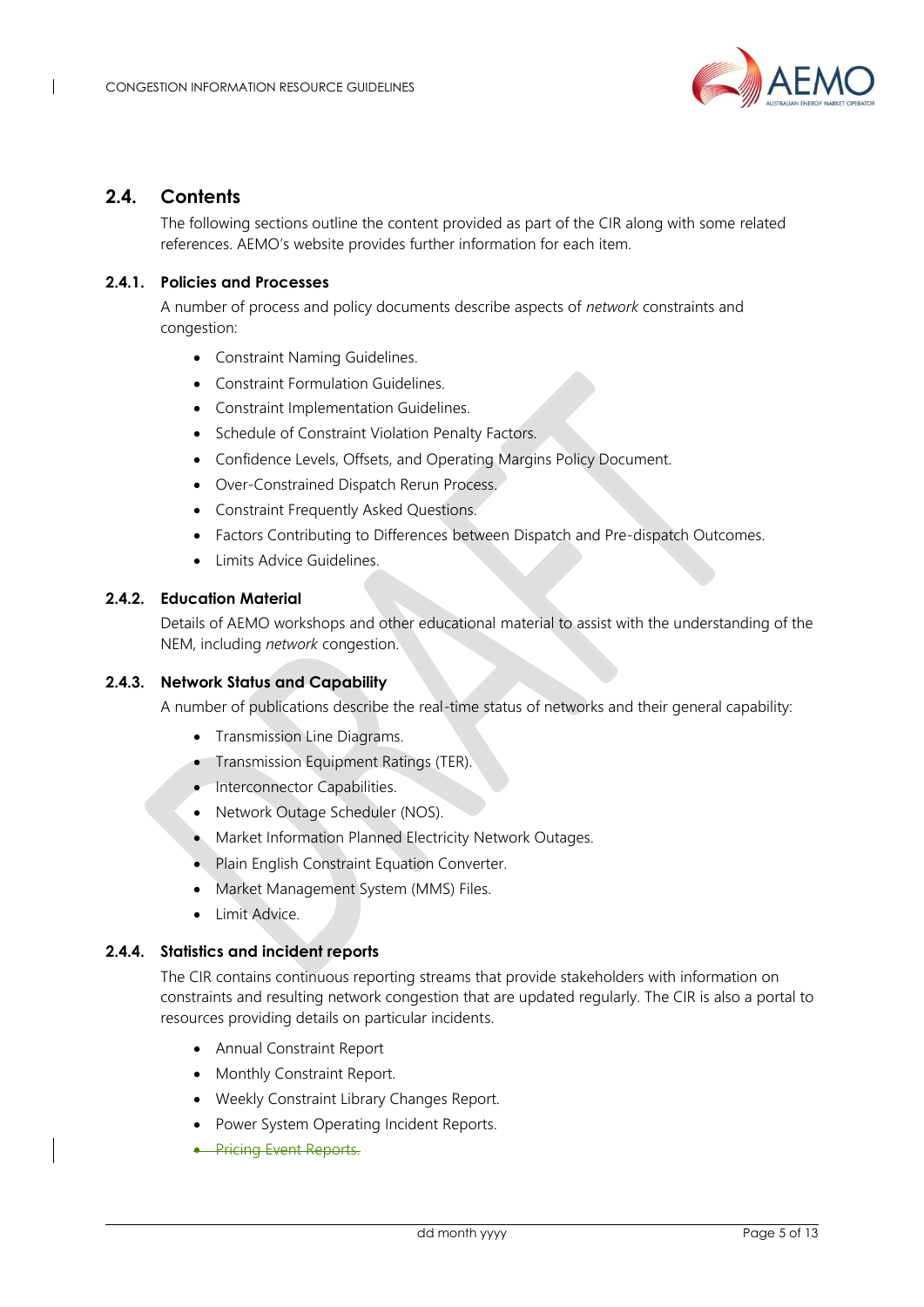

### **2.4.5. Related resources**

The CIR also provides a portal to a number of related resources that set out upcoming changes to the *network* and congestion management, and therefore may affect *network* congestion in future years. These resources can include:

- Annual Planning Reports by TNSPs.
- TNSP Network Augmentations.

#### **2.4.6. Interconnector Performance**

Clause 3.13.3(p) of the NER introduces the requirement for AEMO to publish, for each day of the preceding quarter for all interconnectors, details of:

- Interconnector transfer capability.
- The discrepancy between interconnector transfer capability and the capacity of the relevant interconnector in the absence of outages on the relevant interconnector only.

AEMO satisfies this requirement by publishing:

- A report on nominal interconnector capabilities updated as needed (see interconnector capabilities report above).
- A dispatch interconnector solution via the Market Management System (MMS) data model.
- A table in the monthly constraint report detailing the top binding interconnector limit setters.
- A list of constraint equations that set the interconnector limits, published along with the Annual NEM constraint report.

## **2.4.7. Mis-pricing**

Clause 3.7A(b)(2) of the NER set out an obligation for AEMO to provide historical data on *mispricing* at *transmission network* nodes. To meet this requirement, AEMO *publishes* mis-pricing data at the transmission network nodes in the dispatch\_local\_price table in the MMS data model.

## <span id="page-5-0"></span>**2.5. Publishing and Updating the Congestion Information Resource**

Each document that makes up the CIR is updated at different times. Further details can be found in the *timetable<sup>1</sup>* .

## <span id="page-5-1"></span>**2.6. Confidentiality**

Clause 3.7A(j) of the NER states that AEMO must not *publish confidential information* as part of the CIR.

## <span id="page-5-2"></span>**3. INFORMATION TO BE PROVIDED BY TRANSMISSION NETWORK SERVICE PROVIDERS**

## <span id="page-5-3"></span>**3.1. Scope of the Obligation**

The information required to be provided by TNSPs is stated in clause 3.7A(n), (o) and (p) of the NER:

(n) In addition to the obligations imposed on *Transmission Network Service Providers* by rule 3.7, *Transmission Network Service Providers* must provide *AEMO* with the information

<sup>1</sup> See[: https://www.aemo.com.au/Electricity/National-Electricity-Market-NEM/Security-and-reliability/Dispatch-information](https://www.aemo.com.au/Electricity/National-Electricity-Market-NEM/Security-and-reliability/Dispatch-information)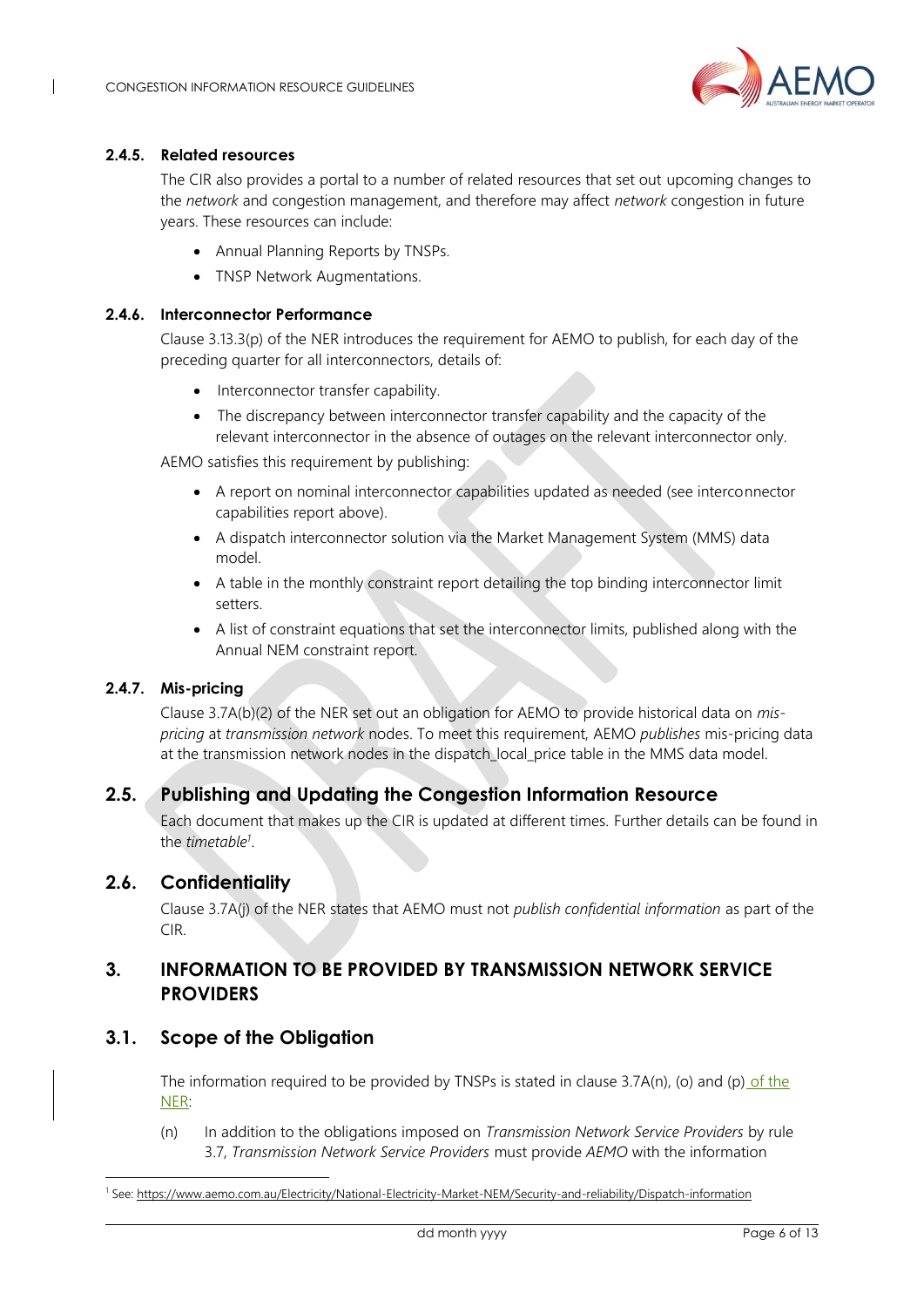

specified in the *congestion information resource guidelines* as information that is to be provided by them:

- (1) in a form which clearly identifies *confidential information*; and
- (2) in accordance with the *congestion information resource guidelines*.
- (o) If there has been a material change to the information provided by a *Transmission Network Service Provider* under paragraph (n), the *Transmission Network Service Provider* must provide AEMO with the revised information as soon as practicable.
- (p) Information contained in the *congestion information resource* which has been provided by, or has been derived from information provided by, a *Transmission Network Service Provider* under this rule 3.7A:
	- (1) must represent the *Transmission Network Service Provider's* current intentions and best estimates regarding *planned network events* at the time the information is made available;
	- (2) does not bind the *Transmission Network Service Provider* to comply with an advised *outage* program; and
	- (3) may be subject to change due to unforeseen circumstances outside the control of the *Transmission Network Service Provider*.

## <span id="page-6-0"></span>**3.2. Types of Information Required by AEMO**

#### <span id="page-6-1"></span>**3.2.1. Network Outage Scheduler (NOS)**

TNSPs are required to submit their current intentions and best estimates regarding *planned network events* which must comply with the requirements of clause 3.7A(p)(1) of the NER.

TNSPs meet this obligation by entering information about their *network outages* into NOS. This includes information about all primary assets (any assets that carries high voltage), and any outages of secondary systems (protection systems, ancillary plants, etc.) that is forecast to constrain the *dispatch* process.

Bookings for *outages* can be made up to two years in advance or at short notice in response to an emergency. TNSPs enter the following *outage* information into NOS:

- The equipment affected by the *outage*.
- The planned start and end time of the *outage*.
- Whether it relates to primary or secondary assets.
- Any notes associated with the *outage*.

AEMO assesses the *outage* bookings and enters the following information into NOS:

- Any *constraint* equations invoked associated with the *outage*.
- The assessment status of the *outage*.
- Any further notes associated with the *outage*.

Further information is available on AEMO's website:

[https://www.aemo.com.au/Electricity/National-Electricity-Market-NEM/Data/Network-](https://www.aemo.com.au/Electricity/National-Electricity-Market-NEM/Data/Network-Data/Network-Outage-Schedule)

[Data/Network-Outage-Schedule](https://www.aemo.com.au/Electricity/National-Electricity-Market-NEM/Data/Network-Data/Network-Outage-Schedule)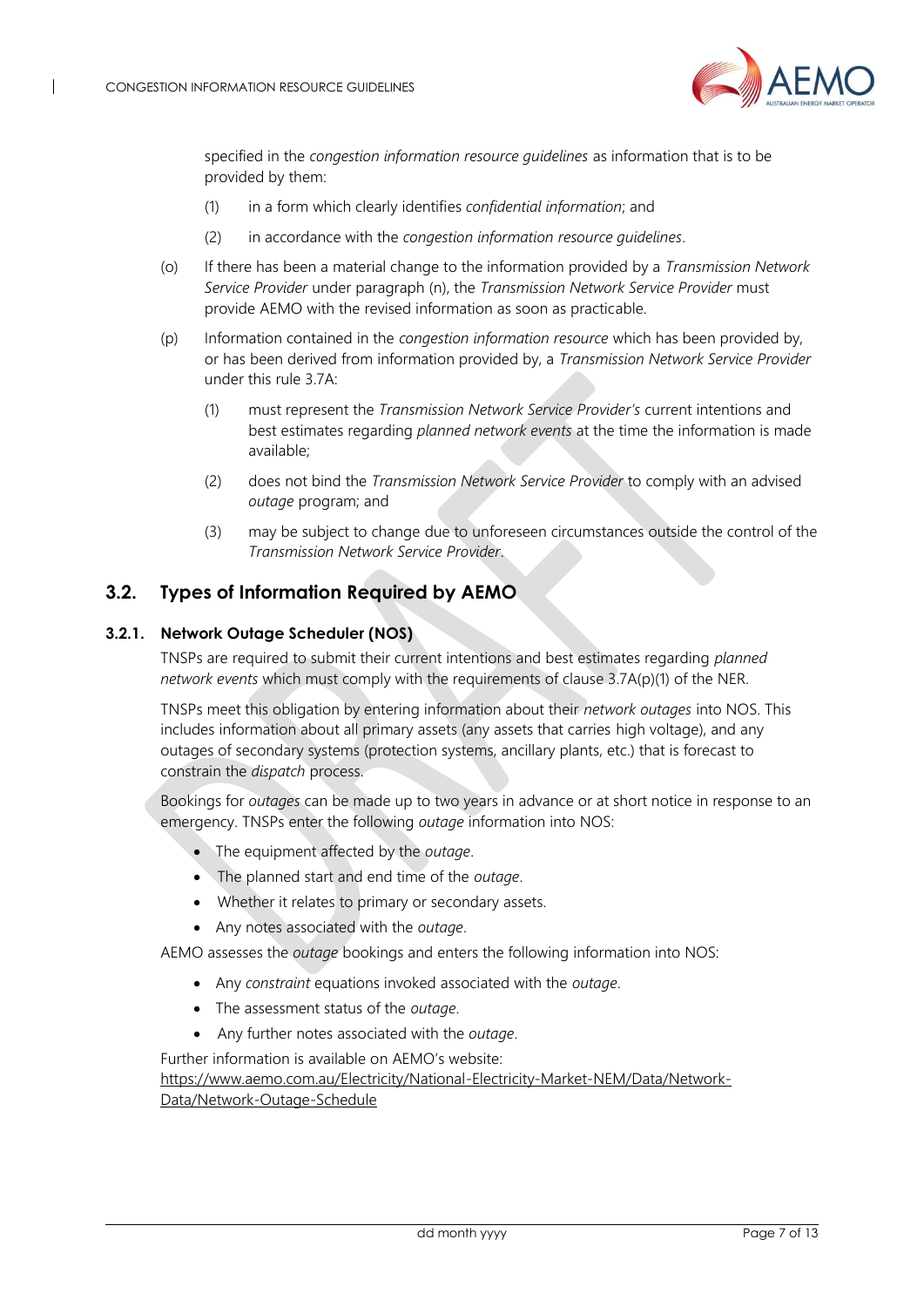

**Formatt** 

**Formatt** 

**Formatt** 

**Formatt** 

#### **3.2.2. Planned Network Outages**

#### **3.2.2.**

TNSPs are required to submit the current intentions on *network outages* that materially affect transfer capabilities for the next 13 months. For *outages* closer to current time the requirements are covered in section [3.2.1.](#page-6-1)

TNSPs meet this obligation by entering this information into NOS (see [3.2.1\)](#page-6-1) for *outages* that have historically caused binding *constraint* equations or for *outages* that are forecast to cause binding *constraint* equations (due to *network* changes, new/future generators or generators retiring) or for *outages* that are classified as high impact *outages* (HIOs). An *outage* is classified as high impact where studies or past experience have identified:

- (a) potential for energy and frequency control ancillary service prices to approach the *market price cap* or *market floor price*; and/or
- (b) following a *credible contingency event* there is a potential for:
	- a reduction in supply that may be expected to result in *load shedding*;
	- separation of parts of the *network* into islands of *scheduled generation*, *networks* and *loads*;
	- requirement for market intervention through issuing of *directions*; or
	- *disconnection* of *generation* in the *region*, which exceeds the size of the single largest *credible contingency event* under normal operating conditions.

A list of future high impact outages is available on AEMO's website: <https://www.nemweb.com.au/REPORTS/CURRENT/HighImpactOutages/>

AEMO publishes historical binding *constraint* information:

- In the *dispatch* constraint solution table via the Market Management System (MMS) data model. This contains all the *constraint* result data, binding *constraint* equations can be filtered by searching for *constraint* equations with a non-zero value in the marginal value field.
- The annual NEM *constraint* report includes a summary of the binding *constraint* equations for a calendar year, categorised by system normal, outage and *region*.

#### **3.2.3. Transmission Equipment Ratings**

*Network Service Providers* (NSPs) TNSPs are required to advise *AEMO* of the rating of their *transmission lines* and other equipment under clause S5.1.12 of the NER.

Network Service Providers (NSPs) provide information about their equipment, including rating application levels, application rules, and rating values.

This information can be provided as static data for use under specified conditions, telemetered dynamic real-time data for use in *dispatch* timeframe, or be hand-dressed manually in AEMO's EMS in urgent circumstances.

#### **3.2.4. Limits Advice**

TNSPs are required to provide AEMO with limits advice so *network constraints* can be modelled in NEMDE. TNSPs are also required to either publish the limits advice on their websites (which *AEMO* will link to from the CIR) or provide to *AEMO* to publish in the CIR.

TNSPs should regularly review their limits advice and notify AEMO of any updates to ensure the advice remains current.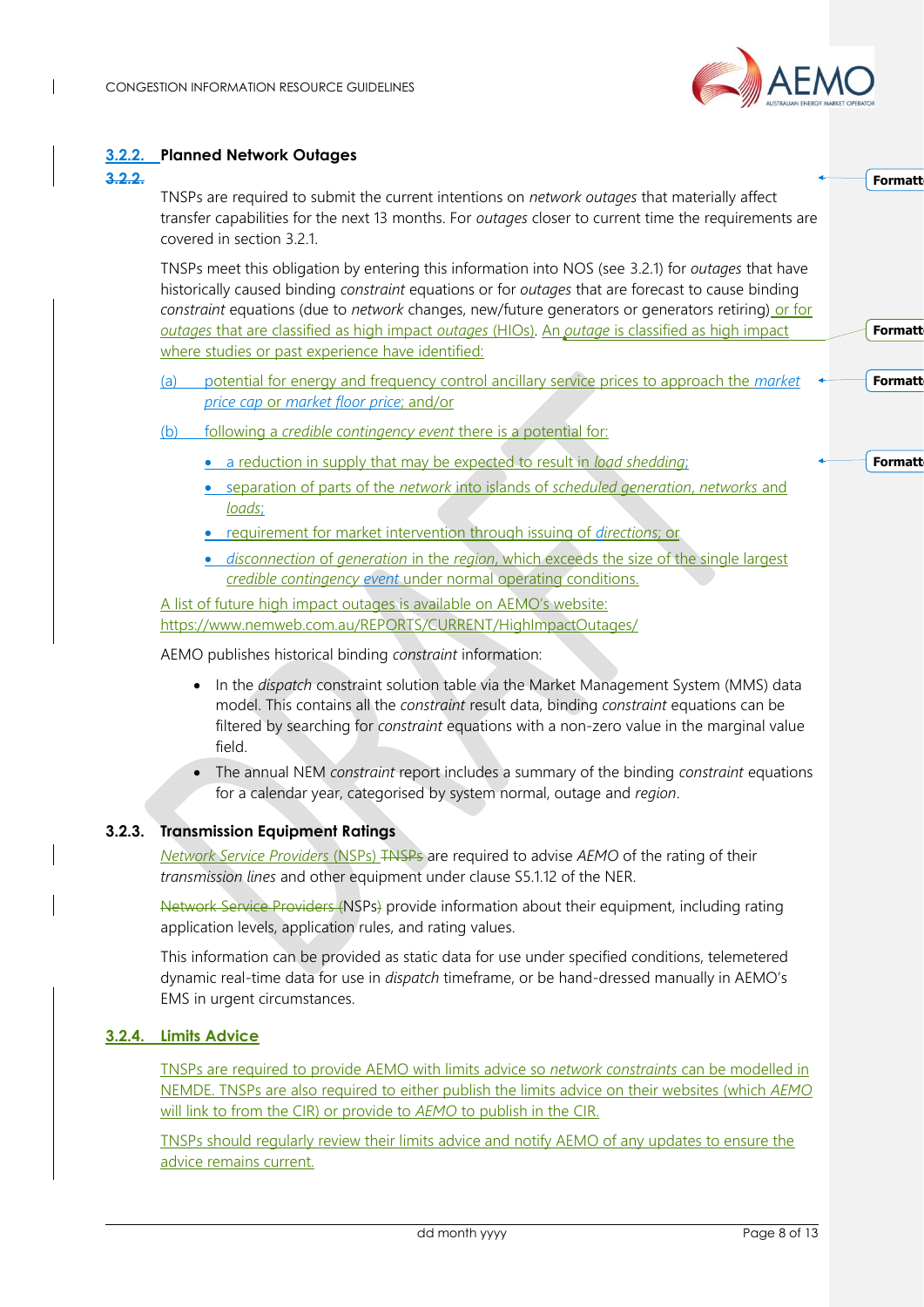

## <span id="page-8-0"></span>**3.3. Confidentiality**

Consistent with Eclause 3.7A(n)(1) of the NER, requires TNSPs must to provide the required information to AEMO in a form that clearly identifies *confidential information*, so that AEMO can comply with its obligation not to *publish confidential information* as part of the CIR.

## <span id="page-8-1"></span>**3.4. Updates to Information**

Material changes to any of the information provided to AEMO by TNSPs must be updated by the TNSPs as soon as practicable (see clause 3.7A(o) of the NER).

## <span id="page-8-2"></span>**4. FURTHER DEVELOPMENT OF THE CONGESTION INFORMATION RESOURCE**

AEMO continues to develop the CIR to match stakeholder needs in line with clause 3.7A(d) of the NER. To manage this process, AEMO:

- Includes CIR development as an agenda item for NEM Wholesale Consultative Forum (NEMWCF) meetings at least once a year, where proposals for change, viability, and priorities are discussed.
- Conducts formal stakeholder consultation as needed, but in any event, at least every three years, to determine how the CIR should be changed.

In order to meet the cost effective element of the *congestion information resource objective*, AEMO undertakes a cost-benefit analysis of proposals to change the CIR. This is managed using a release planning strategy similar to that used for AEMO's market systems. Under this approach:

- All acceptable proposals are ranked in terms of relative benefit based on certain criteria. This ranking is developed during the consultation process.
- Resources and costs required to implement each proposal are identified. This includes both development costs, ongoing operational costs, and resources required by TNSPs, where appropriate.
- The proposals are grouped into annual releases according to the ranking and resources available for each release.

Some proposals can take several years to implement. If proponents consider this unacceptable, AEMO, in consultation with the NEMWCF, can assess whether the cost to accelerate the work is justified.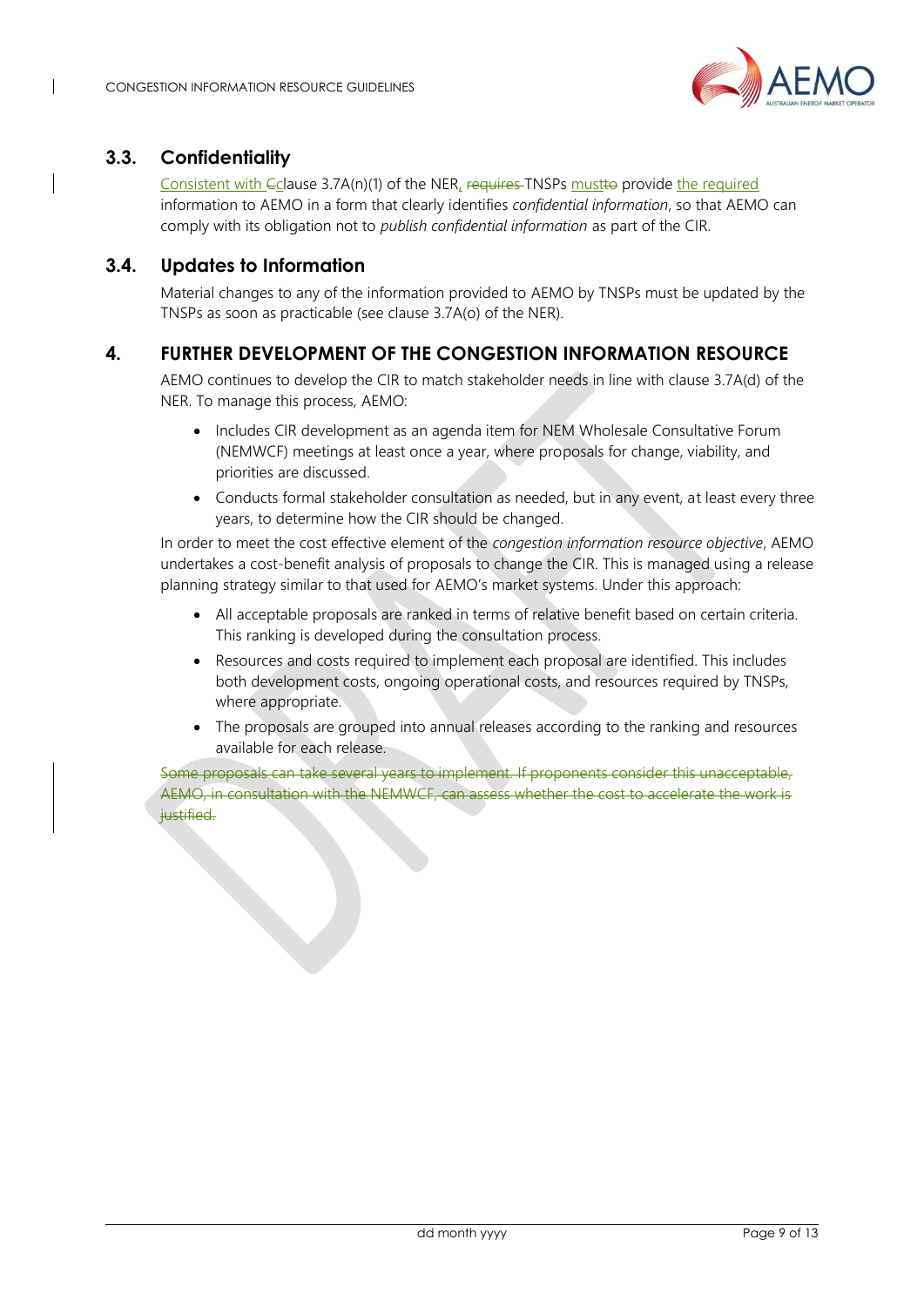

## <span id="page-9-0"></span>**APPENDIX A. ITEMS REQUESTED FOR THE CIR**

This Appendix details items submitted to AEMO as part of its annual CIR consultations from 2010 to 2014. The current status of each item is indicated.

Items not listed as completed or cancelled are considered for future enhancements of the CIR.

<span id="page-9-1"></span>

| Table 1 | <b>CIR</b> requested items |                                                                                                                                                                                                         |                                                                                                                                                                                                                                                                                                               |
|---------|----------------------------|---------------------------------------------------------------------------------------------------------------------------------------------------------------------------------------------------------|---------------------------------------------------------------------------------------------------------------------------------------------------------------------------------------------------------------------------------------------------------------------------------------------------------------|
| Year    | Completed                  | <b>Requested Item Description</b>                                                                                                                                                                       | <b>Comments</b>                                                                                                                                                                                                                                                                                               |
| 2010    | Oct 2011                   | NOS Improvements: Recall times/original submit<br>time/time of last change/TNSP.                                                                                                                        |                                                                                                                                                                                                                                                                                                               |
| 2010    | Oct 2019                   | AEMO to work with TNSPs to publish outages via<br>NOS instead of planned network outages.                                                                                                               | Also submitted in 2011 consultation. AEMO<br>is discussing this issue with the TNSPs.<br>TransGrid and Transend are submitting their<br>outages via NOS.<br>2018 CIR includes changes to require TNSPs<br>to submit their outages via NOS, but reduce<br>the number by only including binding<br>constraints. |
| 2010    | Sep 2010                   | Link CIR to the National Transmission Network<br>Development Plan.                                                                                                                                      |                                                                                                                                                                                                                                                                                                               |
| 2010    | Feb 2010                   | Report on performance of constraint equations.                                                                                                                                                          | Published as the annual Constraint Report in<br>Feb 2010.                                                                                                                                                                                                                                                     |
| 2010    | Cancelled                  | Daily report summarising the changes in NOS over<br>past 24 hours established.                                                                                                                          | AEMO consulted with the DPRG2 and both<br>agreed to cancel this in favour of providing<br>NOS data via MMS Data Model.                                                                                                                                                                                        |
| 2010    | Sep 2010                   | Link to incident reports from CIR.                                                                                                                                                                      |                                                                                                                                                                                                                                                                                                               |
| 2010    | Late 2010                  | Summated left-hand-side (LHS) of constraint<br>equations in dispatch and pre-dispatch.                                                                                                                  |                                                                                                                                                                                                                                                                                                               |
| 2010    | Sep 2010                   | CIR links to TNSP annual planning reviews.                                                                                                                                                              |                                                                                                                                                                                                                                                                                                               |
| 2010    | Early 2011                 | Changes to the MMS Web Portal to include the<br>dispatch / pre-dispatch / PASA constraint and<br>interconnector results.                                                                                |                                                                                                                                                                                                                                                                                                               |
| 2010    | Cancelled                  | Add a heat map display of mis-pricing.                                                                                                                                                                  | AEMO is investigating if this information can<br>be implemented in a cost effective manner<br>- such as on the new AEMO Interactive<br>map.<br>Binding information for previous financial<br>year now shown on the AEMO interactive<br>map                                                                    |
| 2010    | Cancelled                  | Visual image of outages.                                                                                                                                                                                | Cancelled due to the resourcing and<br>development time required.                                                                                                                                                                                                                                             |
| 2010    | Cancelled                  | Visual image of constraint equations.                                                                                                                                                                   | Cancelled due to the resourcing and<br>development time required.                                                                                                                                                                                                                                             |
| 2011    | Feb 2012                   | Include statistics on outage submit times in the<br>Annual Constraints Report (planned, short notices<br>and unplanned outages). This is different to the<br>statistics on the Planned Network Outages. | Implemented in the Constraint Report 2011.                                                                                                                                                                                                                                                                    |

<sup>&</sup>lt;sup>2</sup> Dispatch Price and Reference Group – now part of the NEM Wholesale Consultative Forum.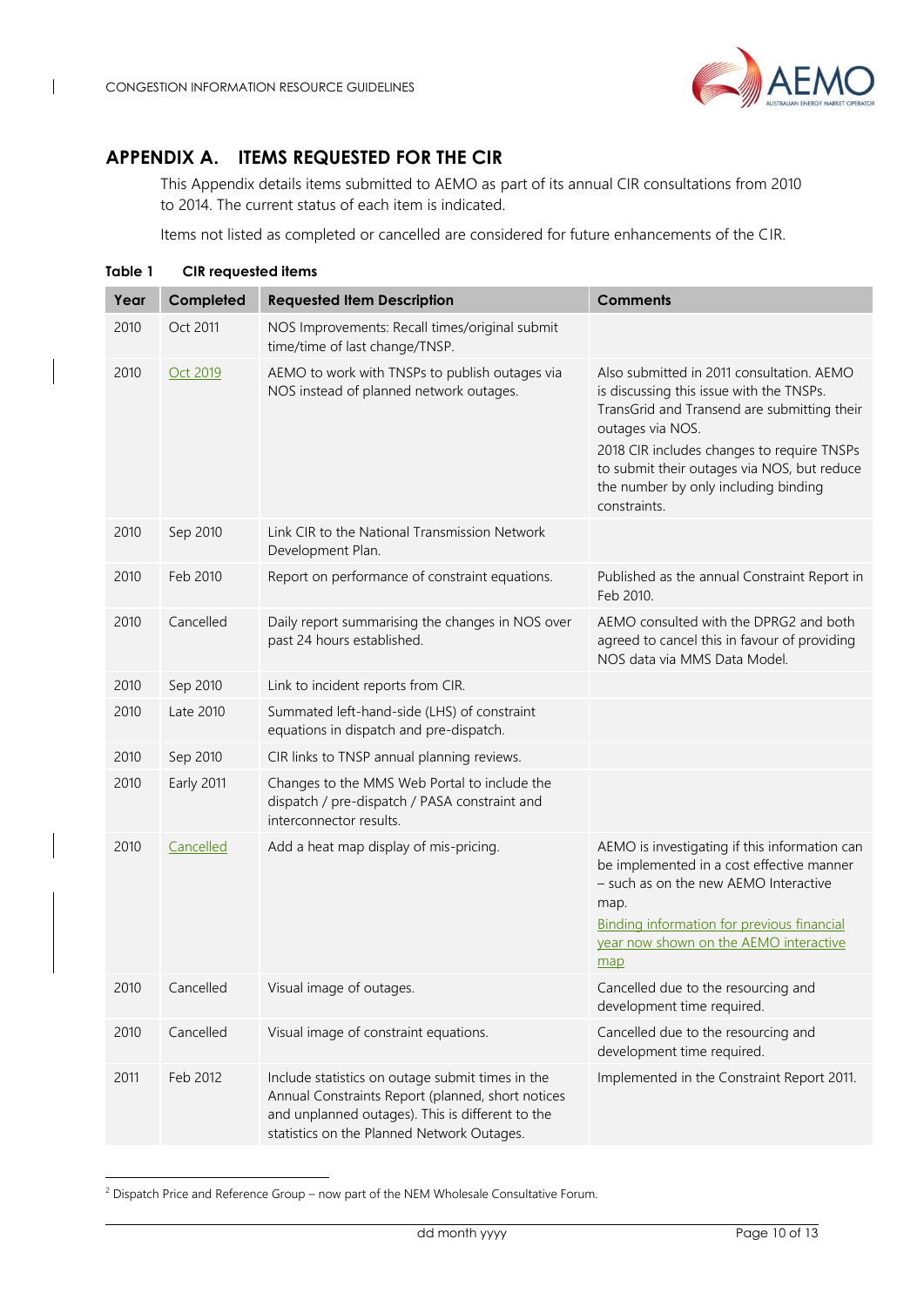

| Year | Completed | <b>Requested Item Description</b>                                                                                                                 | <b>Comments</b>                                                                                                                                                                                                                                                                                                                                                                                                                                                                                  |
|------|-----------|---------------------------------------------------------------------------------------------------------------------------------------------------|--------------------------------------------------------------------------------------------------------------------------------------------------------------------------------------------------------------------------------------------------------------------------------------------------------------------------------------------------------------------------------------------------------------------------------------------------------------------------------------------------|
| 2011 |           | Include statistics on Planned Network Outages in<br>the longer timeframe (1/3/6/9 months).                                                        | On hold until Planned Network Outages<br>from all TNSPs are in NOS. Planned to be<br>added to the next update to the 2021<br>annual constraint report.                                                                                                                                                                                                                                                                                                                                           |
| 2011 | Dec 2011  | Report on constraint performance on a monthly<br>basis.                                                                                           | Monthly Constraint Report released with<br>information on why constraint automation<br>was used and information on violating<br>constraint equations.                                                                                                                                                                                                                                                                                                                                            |
| 2011 | Apr 2011  | Include more network diagrams in the CIR.                                                                                                         | Link provided to National Transmission<br>Network Development Plan diagrams.                                                                                                                                                                                                                                                                                                                                                                                                                     |
| 2011 | Sep 2011  | Add information on how constraint equations are<br>constructed.                                                                                   | <b>Constraint Implementation Guidelines</b><br>released.                                                                                                                                                                                                                                                                                                                                                                                                                                         |
| 2011 | Cancelled | Link to market impact parameter (MIP) data from<br>Australian Energy Regulator (AER).                                                             | This is AER data and is currently not<br>available on its website. When it is available<br>it will be linked.                                                                                                                                                                                                                                                                                                                                                                                    |
| 2011 | Oct 2011  | NOS improvement: add outage change reason.                                                                                                        | Combined with other NOS improvements                                                                                                                                                                                                                                                                                                                                                                                                                                                             |
| 2011 | Cancelled | Include statistics on the performance of network<br>ratings in pre-dispatch.                                                                      |                                                                                                                                                                                                                                                                                                                                                                                                                                                                                                  |
| 2011 | June 2011 | Link to augmentation information from TNSPs.                                                                                                      |                                                                                                                                                                                                                                                                                                                                                                                                                                                                                                  |
| 2011 | Feb 2012  | Updating the existing video to the new format so it<br>is viewable on more devices.                                                               |                                                                                                                                                                                                                                                                                                                                                                                                                                                                                                  |
| 2011 | Cancelled | Additional videos on constraints.                                                                                                                 | Will be addressed in as resources allow.<br>Good suggestions in the CIR 2011<br>consultation: constraint automation<br>examples, dynamic ratings and impacts in<br>pre-dispatch, overview of annual report, use<br>of interconnector limits in ST/MT PASA,<br>ratings in 5 min pre-dispatch, constraint<br>equations with all positive factors.<br>Some of this information has been rolled<br>into the constraints course, connections<br>course and AEMO's regular stakeholder<br>discussions. |
| 2011 | Late 2011 | Publish NOS data via the MMS Data Interchange.                                                                                                    | This will allow participants to have old<br>copies of the files to compare with and re-<br>download files.                                                                                                                                                                                                                                                                                                                                                                                       |
| 2011 | Feb 2012  | Publish TER data, which includes information on<br>identifies used on constraint right-hand-side (RHS)<br>used and whether the rating is dynamic. | Existing file on website will remain<br>unchanged.                                                                                                                                                                                                                                                                                                                                                                                                                                               |
| 2011 | May 2012  | Publish NOS and TER data via the MMS Data<br>Model.                                                                                               | This will allow participants to use this data in<br>the same way as any other market data -<br>get historical data and integrate into their<br>own systems.                                                                                                                                                                                                                                                                                                                                      |
| 2012 | Late 2012 | Review resubmit reasons and work with TNSPs to<br>identify any improvements.                                                                      | TNSPs to review resubmit reasons and<br>provide more appropriate fields where<br>applicable.                                                                                                                                                                                                                                                                                                                                                                                                     |
| 2012 | Nov 2012  | Discuss with TNSPs what additional information can<br>be provided on reasons for outages.                                                         | Reason field indicating commissioning or<br>maintenance to be added to NOS data.                                                                                                                                                                                                                                                                                                                                                                                                                 |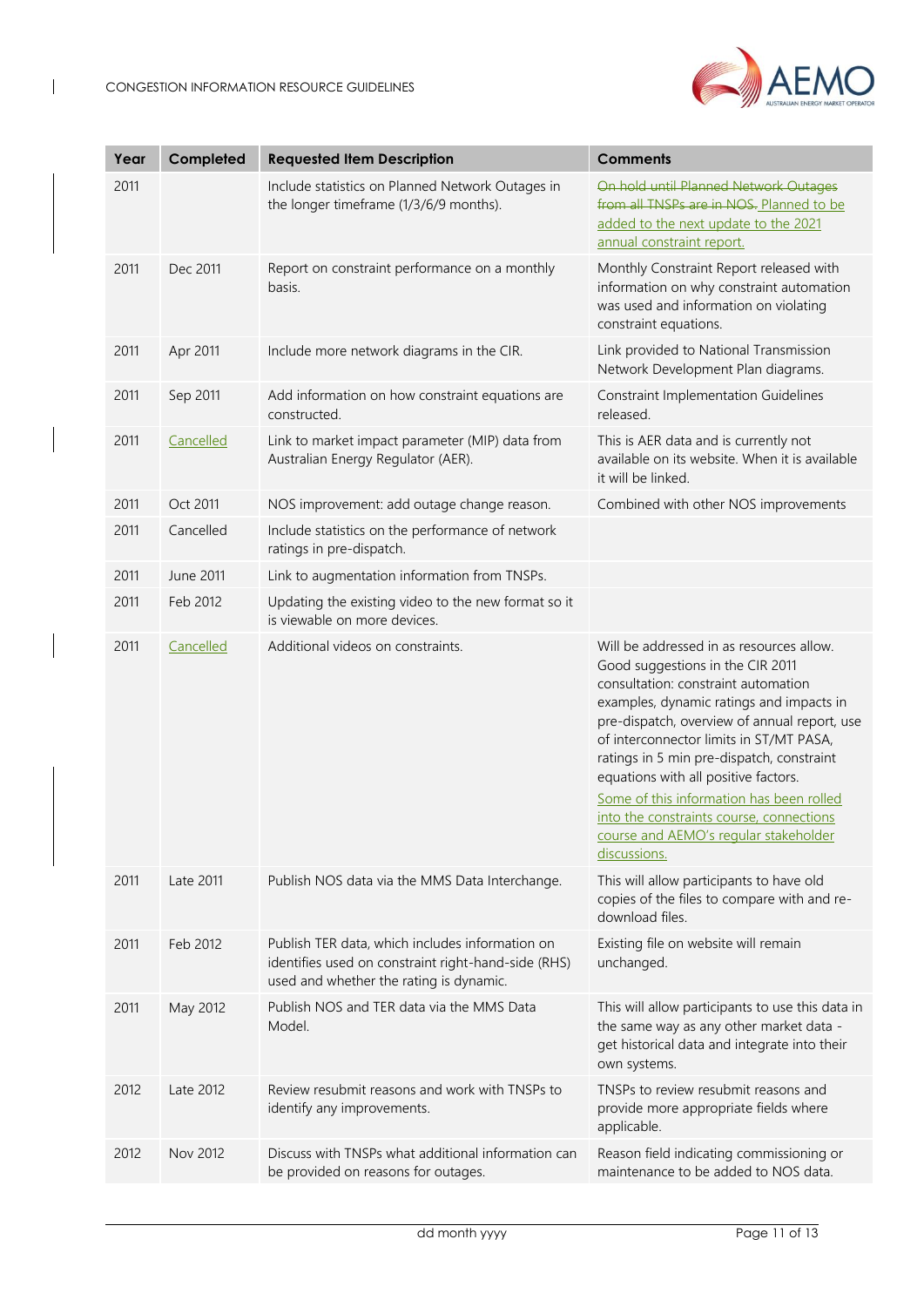

| Year                | Completed        | <b>Requested Item Description</b>                                                                                                                                                                                                                                                                                                                                             | <b>Comments</b>                                                                                                                                                                       |
|---------------------|------------------|-------------------------------------------------------------------------------------------------------------------------------------------------------------------------------------------------------------------------------------------------------------------------------------------------------------------------------------------------------------------------------|---------------------------------------------------------------------------------------------------------------------------------------------------------------------------------------|
| 2012                | Jun 2012         | Provide a link to the already published constraint<br>equation result data.                                                                                                                                                                                                                                                                                                   |                                                                                                                                                                                       |
| 2012<br>and<br>2013 |                  | Provide in a user-friendly form in the CIR:<br>Currently invoked constraint equation results.<br>Constraint equations binding now and in pre-<br>dispatch period.<br>Identification of generating units/interconnectors<br>impacted by each binding constraint equation.<br>Identification of which constraint equations are the<br>limiting factors on interconnector flows. | Updated with Private Generators Group<br>(PGG) request in 2013 CIR.<br>Internal project to review how data is<br>published on the AEMO website - this data<br>is part of that review. |
| 2012                | Cancelled        | Provide Plain English descriptions outside the web<br>portal.                                                                                                                                                                                                                                                                                                                 | Unable to be implemented. The plain<br>English descriptions are limited to those on<br>NEMNet due to IT security and this cannot<br>go on the public website.                         |
| 2012                | June 2015        | Consolidate Constraint Implementation Guidelines<br>with FCAS constraint Equations and SO_OP_3709.                                                                                                                                                                                                                                                                            |                                                                                                                                                                                       |
| 2012                | Nov 2012         | Publish mis-pricing information in near real-time.                                                                                                                                                                                                                                                                                                                            |                                                                                                                                                                                       |
| 2012                | May 2013         | Provide dynamic rating values to participants in<br>near real-time.                                                                                                                                                                                                                                                                                                           |                                                                                                                                                                                       |
| 2012                | Feb 2013         | Modify Constraint Report to identify top market<br>impact constraints by region.                                                                                                                                                                                                                                                                                              | Included in the 2012 Constraint Report.                                                                                                                                               |
| 2012                | Nov 2012         | AEMO Planning team to publish market simulations<br>on assessing the use of NSCAS to relieve the 10<br>most critical constraint equations.                                                                                                                                                                                                                                    | Published on AEMO's website.                                                                                                                                                          |
| 2013                |                  | Provide a table of current outages along with the<br>generating units/interconnectors on the left-hand-<br>side of the invoked constraint equations.                                                                                                                                                                                                                          | Under investigation                                                                                                                                                                   |
| 2013                | Cancelled        | Extended pre-dispatch to assist TNSPs managing<br>outages.                                                                                                                                                                                                                                                                                                                    | Project cancelled. Investigating use of the<br>NEMDE Queue with TNSPs.                                                                                                                |
| 2013                | Nov 2013         | Add TNSP identifier to the published NOS data.                                                                                                                                                                                                                                                                                                                                |                                                                                                                                                                                       |
| 2013                | May 2014         | Reduce the size of the local price tables to only<br>include those left-hand-side terms that are affected<br>by a constraint equation.                                                                                                                                                                                                                                        |                                                                                                                                                                                       |
| 2013                | Cancelled        | Add a FCAS requirement table for 5-minute pre-<br>dispatch.                                                                                                                                                                                                                                                                                                                   | This is outside the scope of the CIR.                                                                                                                                                 |
| 2013                | <b>July 2015</b> | Publish the NRM_DI_AMT (used in the calculated of<br>the automated negative residue constraint<br>equations) in the MMS Data Model.                                                                                                                                                                                                                                           | Completed in late July 2015.                                                                                                                                                          |
| 2018                | <b>July 2018</b> | Improved filtering on data in Annual Constraint<br>Report                                                                                                                                                                                                                                                                                                                     | Completed in the 2017 report - all the data<br>is published in a spreadsheet with filters.                                                                                            |
| 2018                |                  | Changes to the Annual Constraint Report (Outages<br>include 30-90 days)                                                                                                                                                                                                                                                                                                       | Planned to be added to the next update to<br>the 2021 annual constraint report.                                                                                                       |
| 2018                | May 2020         | New Connections: Information Source Pack                                                                                                                                                                                                                                                                                                                                      | Connections pages linked to the CIR                                                                                                                                                   |
| 2021                |                  | Publishing constraint results from MT PASA in the<br>CIR                                                                                                                                                                                                                                                                                                                      | Under investigation                                                                                                                                                                   |